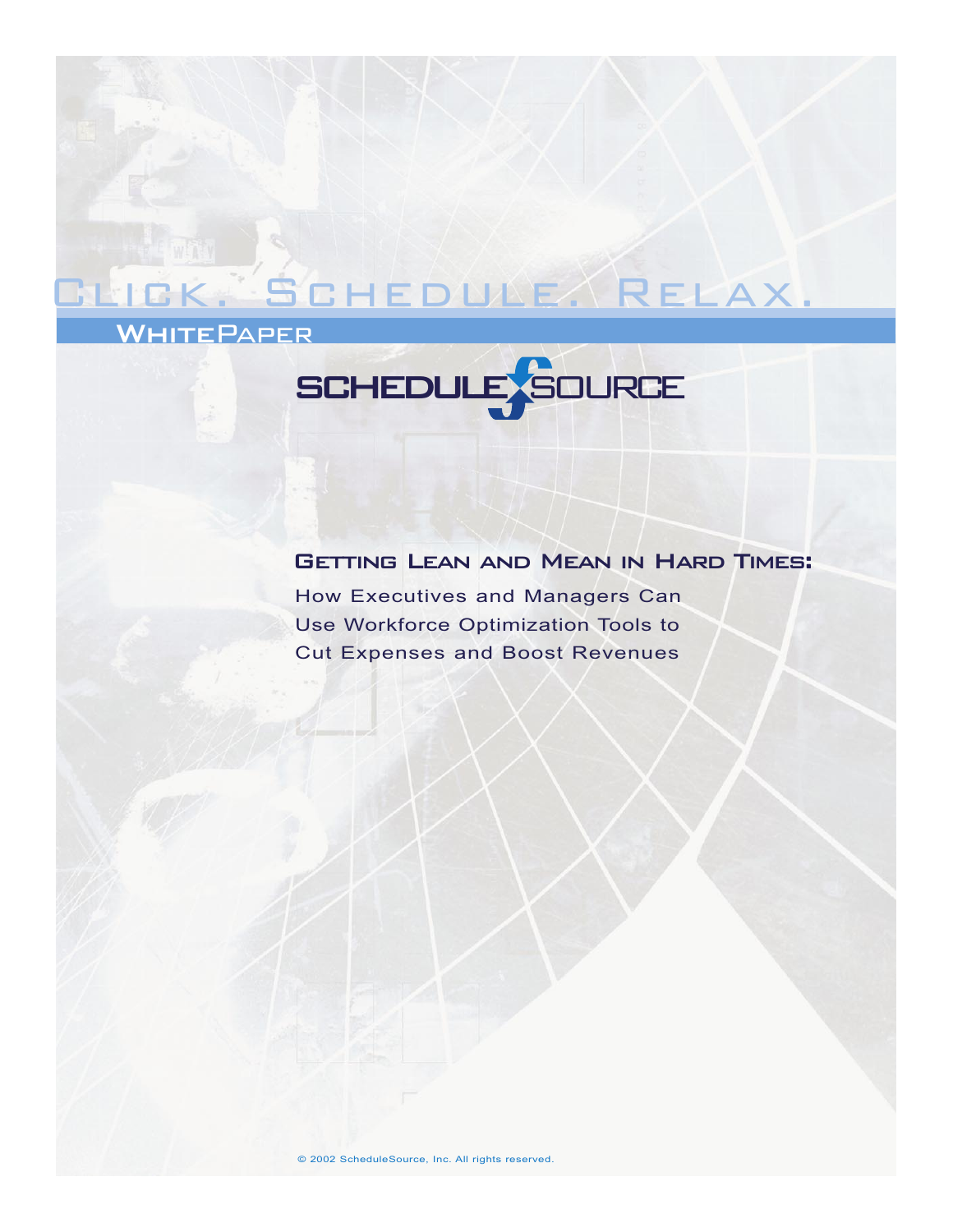# CK. SCHEDULE. RELAX.

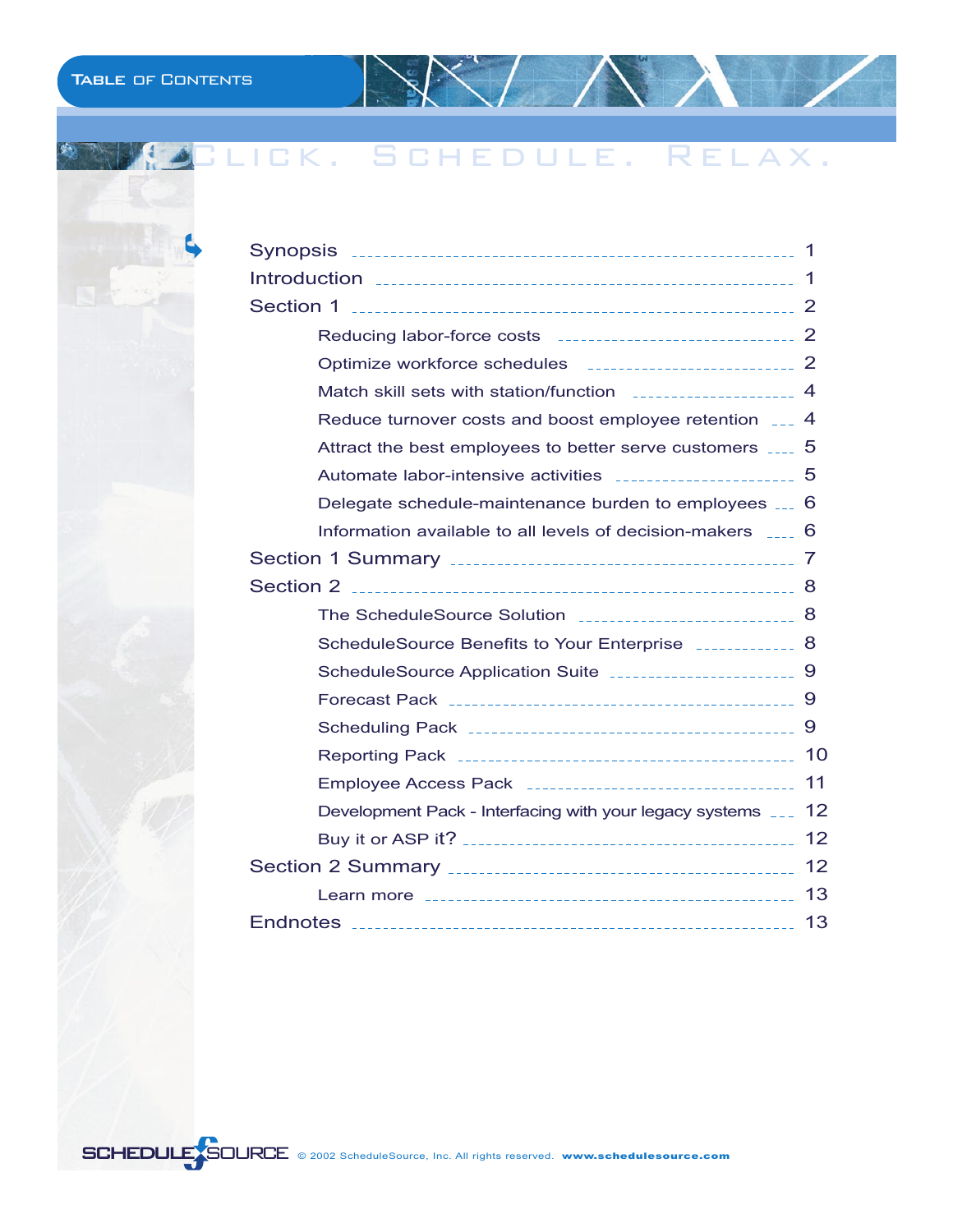# CLICK. SCHEDULE. RE

# **SYNOPSIS**

If you're like most executives and managers, you're simply looking for ways to survive in this down economy, let alone boost profits. Executives and managers like you are rethinking their approaches to business, reevaluating their enterprises from top to bottom and front office to back.

# This paper focuses on how you can optimize your workforce scheduling to do business better, quicker, and more cost-effectively.

It looks at how improvements in workforce utilization create positive ripple effects throughout your enterprise. Specifically, we look at how effective employee scheduling can help you:

- cut costs
- gain greater visibility into your workforce needs and plan accordingly
- apply more of your management expertise to top line sales, and
- improve both employee and customer satisfaction

Employee satisfaction alone can have a telling impact on profitability. For example, Taco Bell discovered that their stores with the lowest turnover delivered double the sales and 55 percent higher profits than stores with the highest turnover rates.<sup>1</sup>

If you're ready to be more successful in achieving a healthier cash flow, read on.

# **INTRODUCTION**

Corporate earnings in the new millennium have been lackluster to say the least. The continued worldwide economic malaise has forced top-down reevaluations by executives and managers to identify methods to cut expenses and boost earnings. That leaves executives creating innovative programs to reduce their raw material supplier costs, raise their product/service prices or cut labor expenses. All three are wrought with challenges and difficulties.

In this paper, we will discuss a viable method for reducing your labor **expenses.** We don't suggest you embark upon a painful campaign of salary cuts, like many have done recently. Nor do we explore the temporary cost benefits of layoffs. Instead, we examine a simple, long-term solution to boost your peremployee revenues by doing more with less while also keeping both your employees and customers satisfied, happy, and engaged.

"Today's business model requires businesses to remain competitive. That means eliminating non-value-added activities where possible, and automating those that remain."<sup>2</sup>

**SCHEDUL**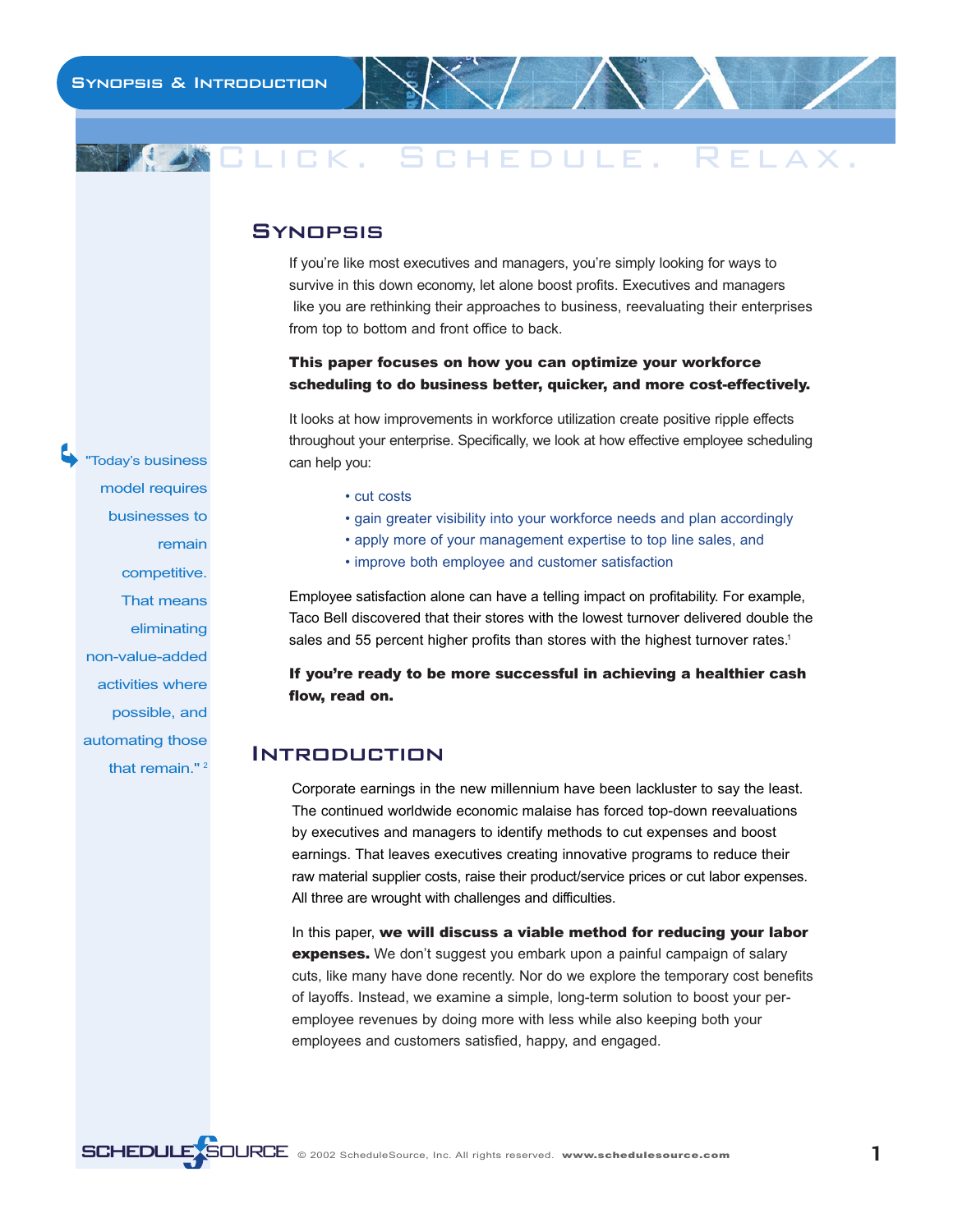# Click. Schedule. Relax.

### By-hand tools aren't enough

In a survey of 2,101 scheduling managers, we found that the overwhelming majority, 84.5 percent, uses "by-hand" scheduling tools. [*See Figure 1, Primary Scheduling Tools.*] These are made up of graph paper and Excel spreadsheets. For enterprises that schedule employees clustered across ever-increasing geographic areas, who demand ever-more flexibility, and who wish to be competitive in the information age, such tools are woefully inadequate and obsolete.

## Workforce data visibility - the key to success

In order to make improvements to their current business and forecast future business needs, executives and managers need greater visibility into their workforce data, and such data collection must be automated and online for their use. Managers need to escape the pressing administrative burden of building schedules and use their skill sets to do what they do best–devise plans to boost sales based on their in-the-trenches knowledge and experience.

# Workforce employee schedule optimization - the path to greater revenues

Executives and managers alike need to optimize their employee schedules, slashing over-scheduling to cut labor costs and matching their employees' skill sets with appropriate work assignments. In these ways, enterprises can get a handle on their labor costs and thrive in a highly competitive environment.

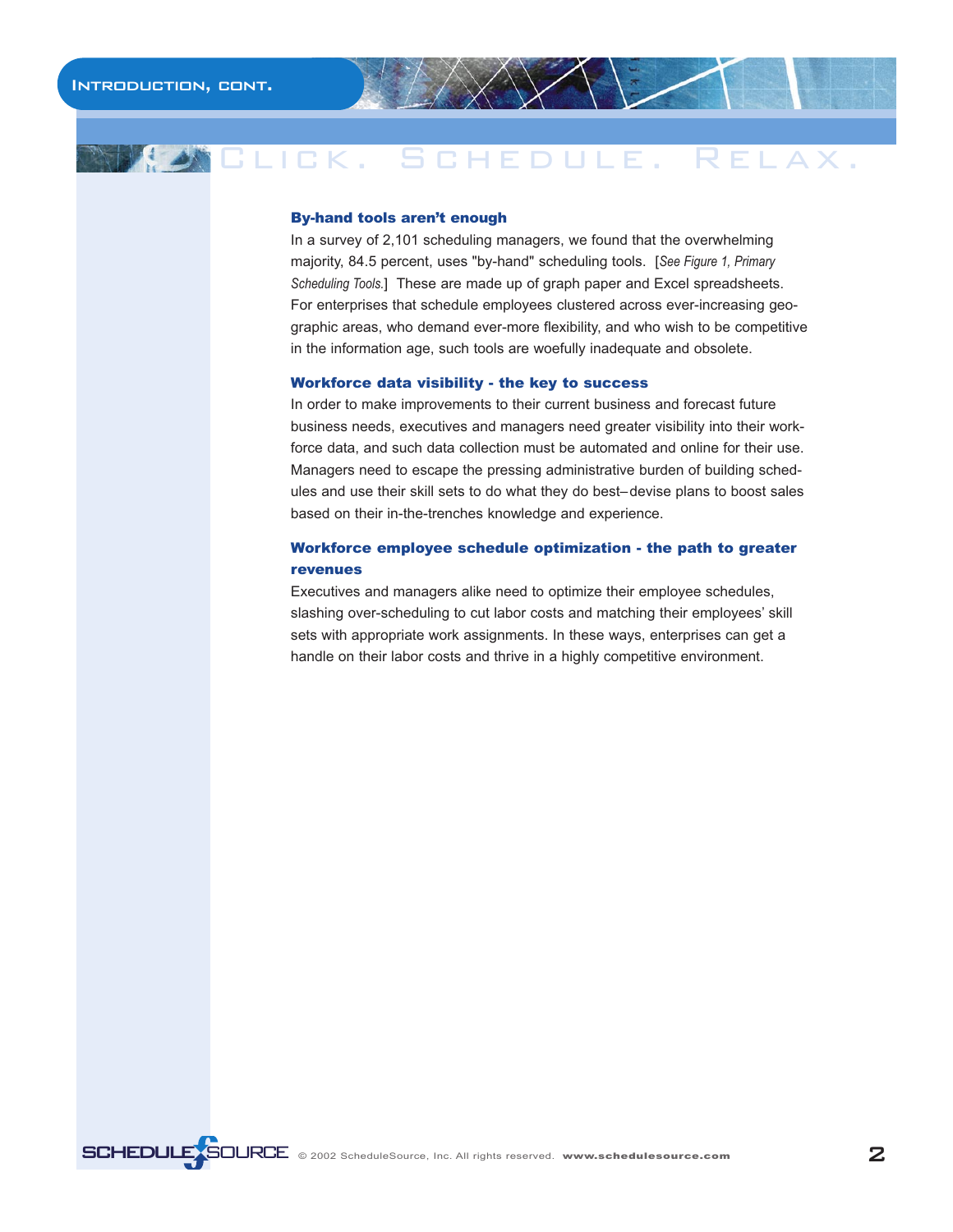

# Section 1

## Reducing labor-force costs

How can you optimize your staff schedule? Getting the right mix of elements is critical and deceptively easy. Overstaffing is very costly, factoring in salary and benefits. Understaffing costs you nothing less than customers, disgruntled by long waits and the stressed out personnel serving them.

And how do you create schedules that will both **attract and retain good** employees? This is a particularly vexing issue among healthcare organizations seeking out good nursing talent.

# Optimize workforce schedules

When it comes to creating employee schedules, executives and managers turn to three options:

- 1. software applications covering the gamut of sophistication and algorithms
- 2. Excel spreadsheets
- 3. a stubby pencil with a large eraser and graph paper

Our survey showed that the majority of scheduling managers use the second and third scheduling options almost exclusively. [*See Figure 1, Primary Scheduling Tools*]

More and more companies are finding that such tools don't make the grade. This is particularly true among companies with more complicated work schedules like in the food services and healthcare industries, or in dynamic environments like call/contact centers, casinos and universities.

Such was the case for The Navy Federal Credit Union, (NFCU) the world's largest credit union with 4,000 members. Management found that scheduling managers were overwhelmed using by-hand tools to schedule their 650 agents handling  $600,000$  calls per month<sup>3</sup>. The chaos that the NFCU experienced was tamed following the implementation of an automated scheduling application that integrated forecasting and scheduling functions to, among other things, more accurately schedule employee breaks, lunches and part-timers.<sup>4</sup>



#### **Figure 1** Primary Scheduling Tools

**SCHEDUL**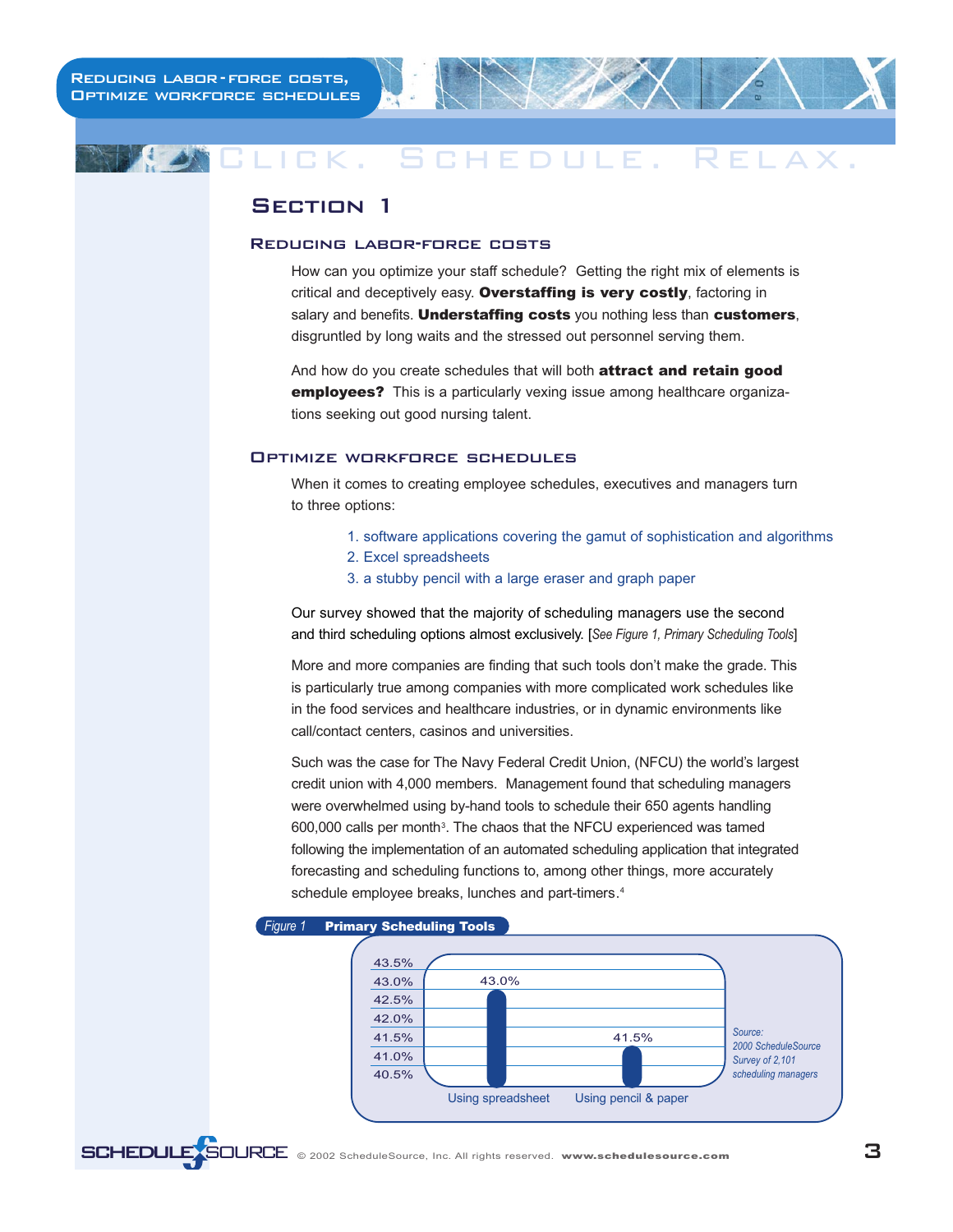# Click. Schedule. Relax.

For smaller enterprises, like a family-owned four-table diner, the stubby pencil will be a cost-effective way to schedule mom, dad and two sons.

For many enterprises, like franchises, small- and medium-sized businesses, healthcare organizations, call/contact centers, casinos, universities and such, significant advantages can be gained through leveraging scheduling applications to optimize the use of their workforce and by extension, lower their expenses. [*See Figure 2, Workforce Optimization Versus By-Hand Tools.*]

This was true for a Hazelwood, Mo. - based catalog company, Knight's Direct, that abandoned manual scheduling practices because they were not cost-effective.<sup>5</sup>

A good scheduling application can deliver a 2-25+ percent reduction in hours scheduled while simultaneously meeting forecasted customer service expectations. Your ultimate goal is to reduce your actual labor curve to match your forecasted requirements. Looking at Figure 2, you would want to convert the direct expenses associated with over-scheduling (here represented with  $\bullet$  and  $\square$  symbols), to savings. Likewise, you would want to eliminate the indirect costs associated with under-scheduling. These costs may be measured in terms of lost customers and lower employee productivity.



This goal can be challenging using by-hand methods given that scheduling managers spend large amounts of time solving complex logic **problems**, balancing a myriad of constraints, requests for time off, varying availabilities and skill sets. The tools managers use are not up to the task, consuming time and energy among managers that would be better spent boosting sales as well as employee and customer satisfaction.

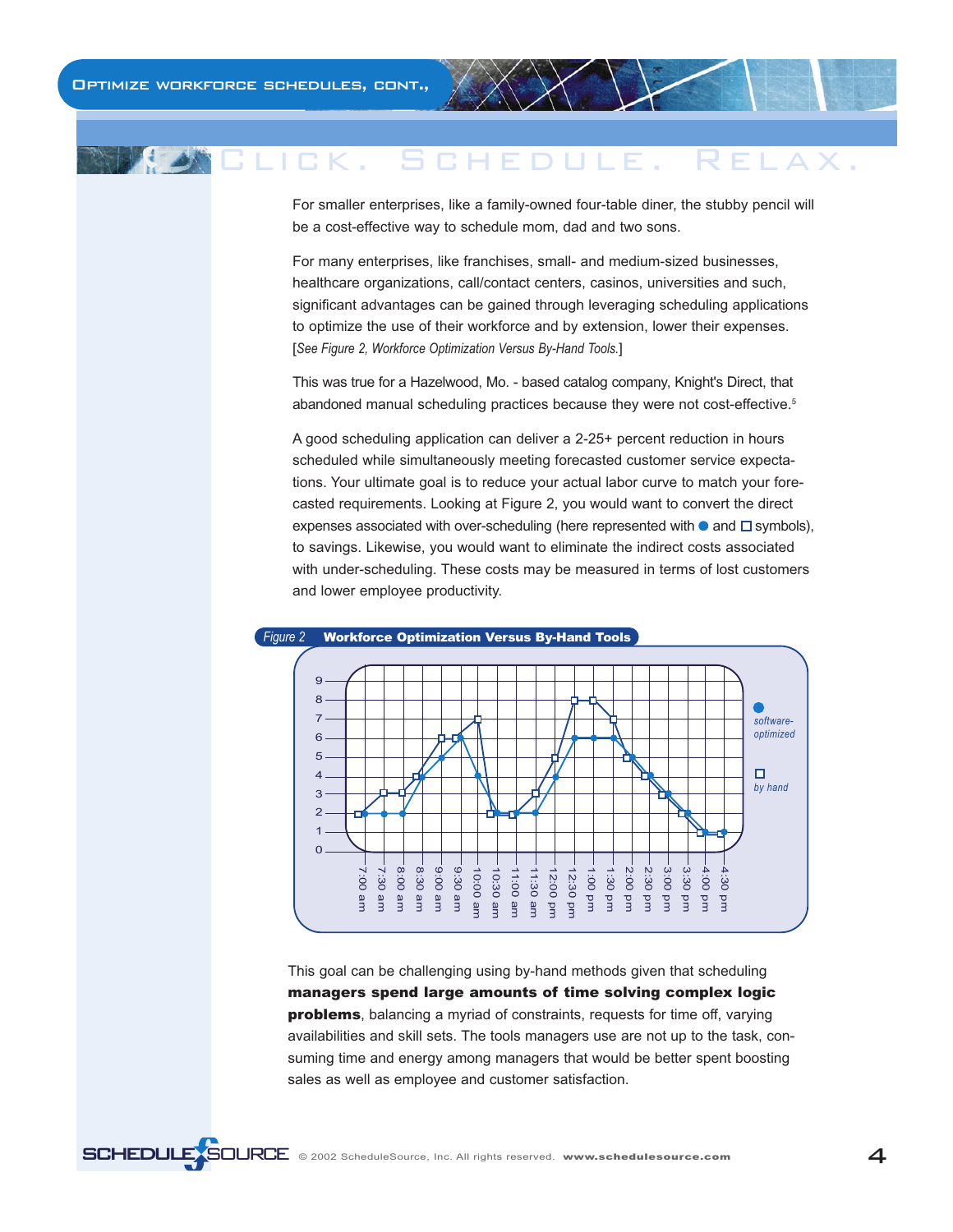# Click. Schedule. Relax.

The use of these methods is a response reflex by managers that implicitly acknowledges the need for workforce optimization. Unfortunately, **manual** methods are void of effective forecasting and reporting tools to help executives tune their workforce to current and future market conditions.

Enterprises using variable shift schedules suffer proportionately more as the complexity of their scheduling requirements increase. This was the case at Gateway, for example, who's customer service call centers were plagued with problems arising from manual scheduling tools. As Katherine Fritz, Gateway system administrator, recalls:

> "On a regular basis we found ourselves overstaffed during slow periods and understaffed during busy periods. Not only were we wasting money to have employees sit idly by the phones, but we were also frustrating our customers by not putting them immediately in touch with the right technicians." <sup>6</sup>

By-hand methods are also less accurate, notes hotel-industry expert Rae Gibbons who says:

> "Using the paper method of scheduling leaves an operation open for a lot of errors to occur due to the wealth of information that goes into scheduling, especially if it is a big operation. Scheduling factors include amount of pay, overtime, schedule changes, actual hours worked, vacation and sick time."<sup>7</sup>

As the complexity of workforce scheduling increases, so too must the executive's sophistication in forecasting. As contact center analyst Steve Morrell points out:

> "Next-generation workforce management solutions will focus heavily on allowing contact center managers to plan their long-term strategies. Businesses will use these tools to model their operations based on various assumptions (agent turnover at 20%, fixed agent career paths, 25% of workload being e-mail etc.). Rather than having to react to external forces, the contact center manager will know how to resource the operation effectively before the events actually happen and will have a good idea of their effects on the business."8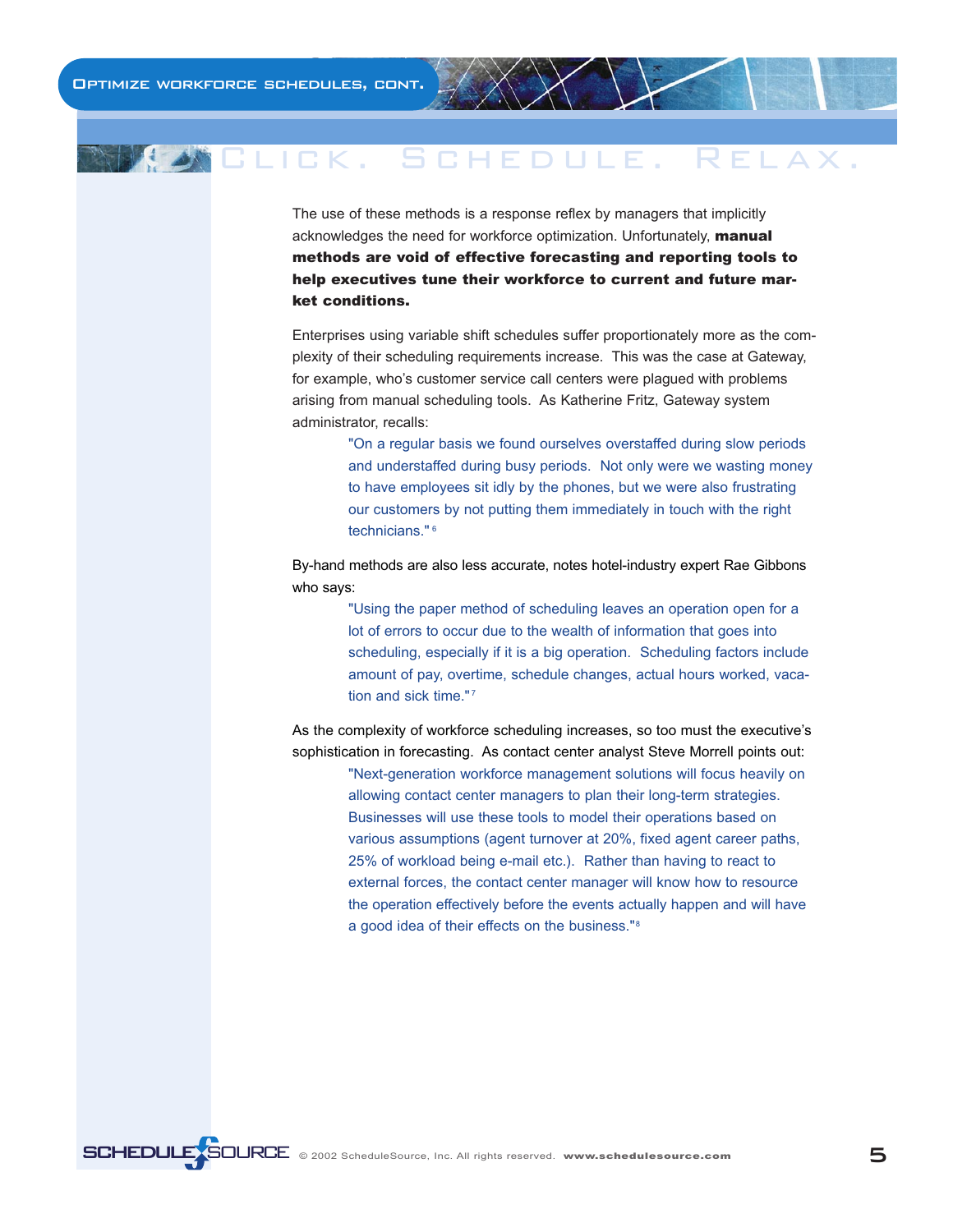

#### Match skill sets with work assignments

Another way executives can optimize their workforce is to match employee work assignments to their primary skill sets. While the idea is not new, scheduling managers juggling large labor pools often find this easier said than done. And in this down economy, customer retention is more critical than ever. This being the case, executives rely on a strategy of "putting their best foot forward", placing employees with the highest customer service expertise on front line stations. This strategy is underscored in the troubled sporting goods industry where the majority of retailers view a salesperson's attitude as the critical component in converting customers to repeat visitors<sup>9</sup>.

When selecting a workforce optimization application, look for one that will enable your managers to rate each employee by workstation or function. A restaurant employee, for example, might be rated on hostess and waitress skills. As shifts are being assigned, the best employees available will be scheduled to deliver the best service possible.

#### Multi-skilled Productivity

Employees possessing multiple skills are valuable to enterprises, a value that may translate to earnings and cost savings. A study by the Center For Construction Industry Studies states:

> "Previous research efforts demonstrated benefits of multiskilling, including potentially a 5-20% labor cost savings, a 35% reduction in required project workforce, a 47% increase in average employment duration, and an increase in earnings for multiskilled workers."<sup>10</sup>

Thus you'll want to evaluate scheduling software applications that empower your managers to consider multiple skill sets.

## Reduce turnover costs and boost employee retention

Executives need no introduction to the phenomenon of employee dissatisfaction with scheduling. And in some industries, like healthcare for example, this issue has become critical. Hospitals simply can't afford to lose nursing resources over something as basic as scheduling. And in point of fact, healthcare organizations recognize this, going to great lengths to offer flexible scheduling to attract, and retain, nursing talent.<sup>11</sup>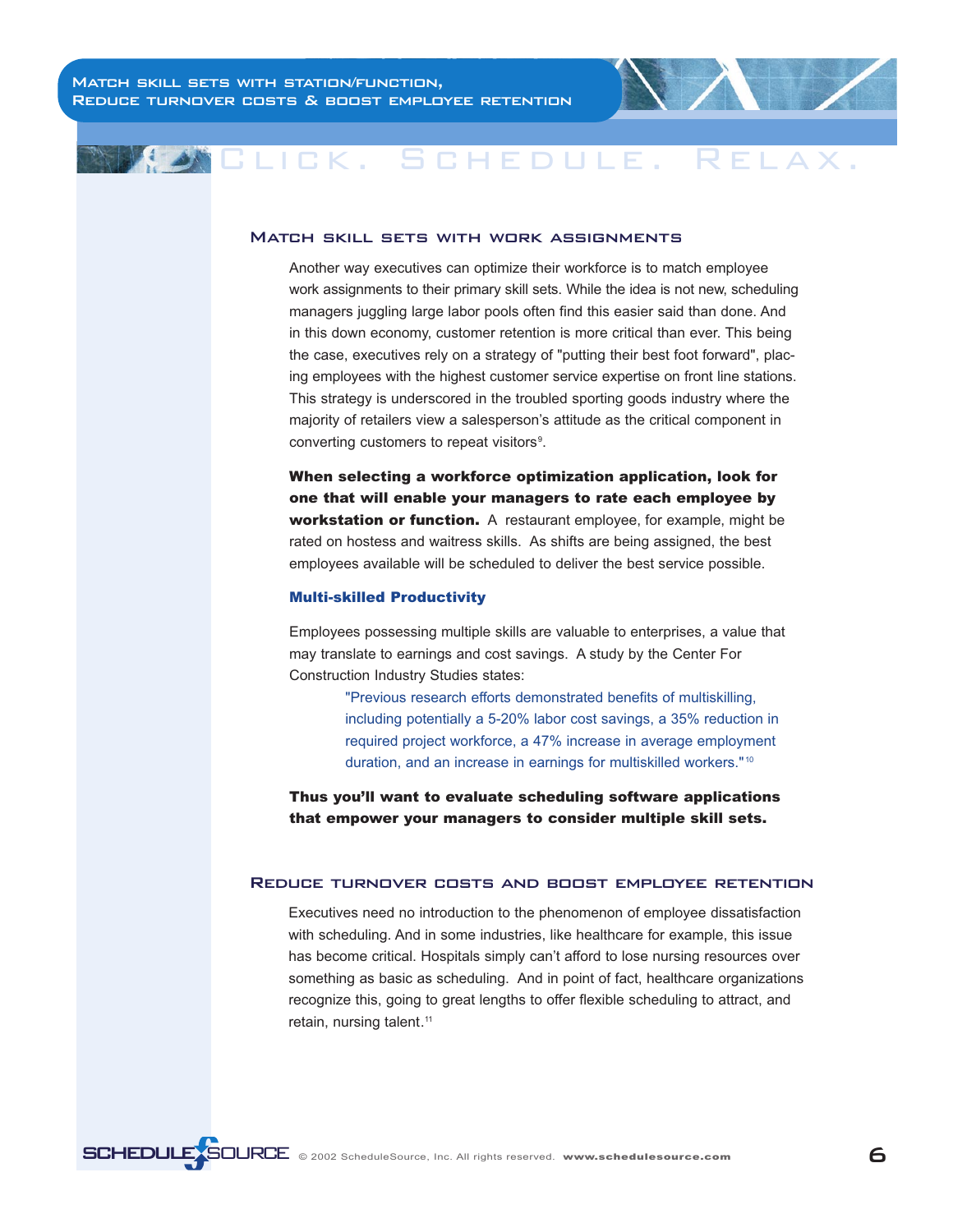

Typically, scheduling dissatisfaction among employees boils down to:

- $\cdot$  a lack of flexibility<sup>12</sup> on the part of their enterprise
- feelings that managers arbitrarily create schedules (including favoring certain employees over others), and
- feelings that employees have no say in scheduling

Pamela Tabor noted this trend in a recent issue of Healthcare Informatics, stating that:

> "With the high turnover rates for nurses and the competitive market for their skills, keeping nurses happy has become a huge factor in many healthcare systems. Not surprisingly, one of the biggest trends is providing tools so staff can take a greater part in their own schedules<sup>"13</sup>

Scheduling software applications can help on all counts. First, since employees are ranked according to their skills, the shifts they are assigned are based on transparent, unbiased criteria. This gives employees a sense of fairness in scheduling.

Now, with recent advances in software technology, Web-based "portals" can easily be created to offer employees unprecedented input into their scheduling. Time off requests can be automated, and employees can take responsibility for their own schedules through the use of an online swap board to self-select a shift or shifts at times they prefer to work. In this way, managers and employees become partners in the scheduling process to a level that administratively is all but impossible using "by hand" methods.

Michael Warner, co-founder and chair of AtStaff Inc agrees, noting, "The biggest changes in the market have been the move toward more employeecentric processes and the move toward the Web. They go hand in hand because they serve each other."14

## Attract the best employees to better serve customers

Good scheduling solutions help you both attract good employees and retain them. Offering flexible scheduling figures prominently in executives' strategies to hire top talent. Industrial psychologist Steve Armstrong agrees, saying:

> "There's definitely a migration toward a more flexible work environment. One of the challenges, regardless of economic conditions, is finding good workers. You never hear an executive say we have too many qualified people, so accommodations in scheduling are absolutely made for that reason."15

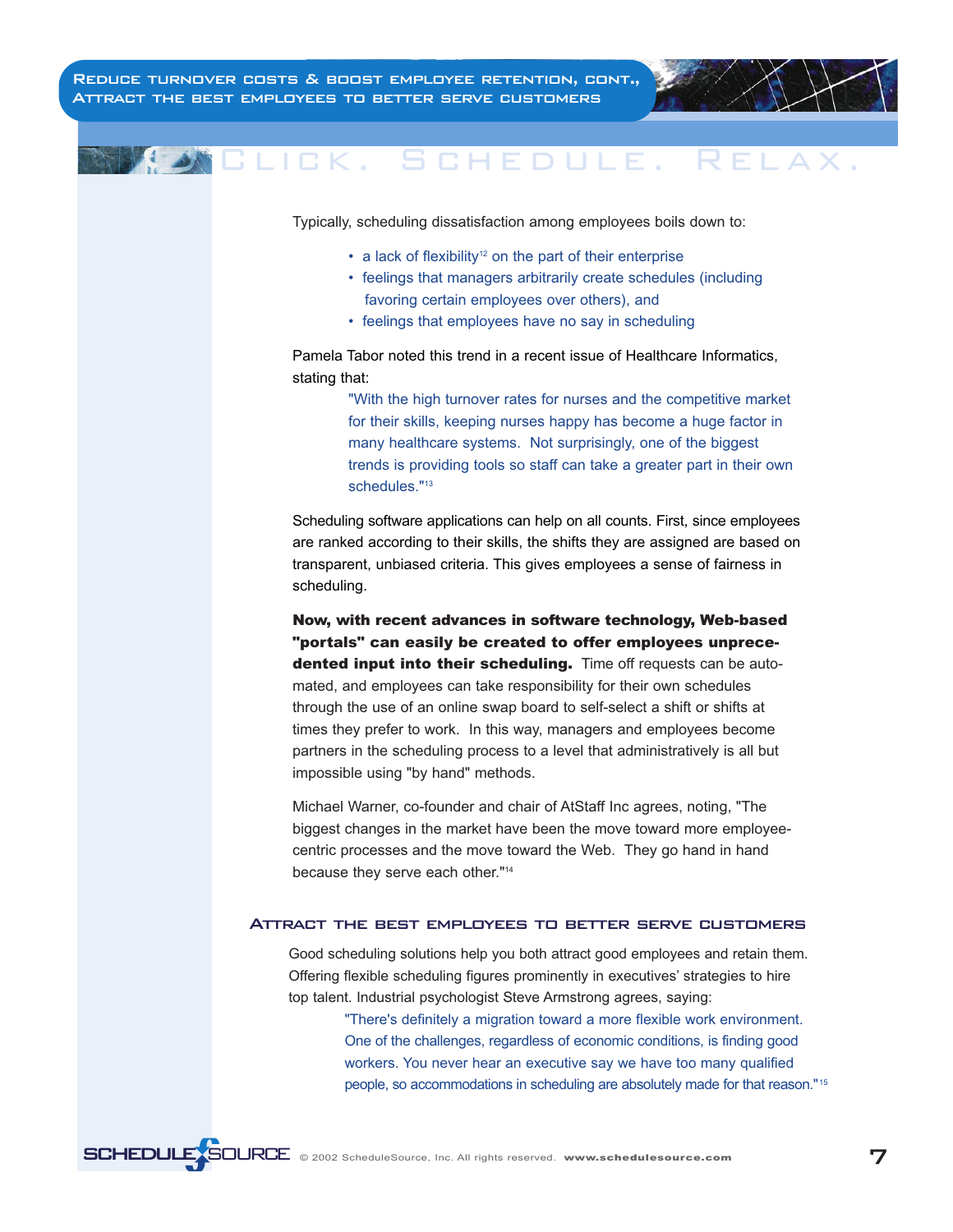# **KANCLICK. SCHEDULE. RE**

Workforce scheduling applications provide managers the ability to create flexible constraints upon which schedules are based. This is particularly important to employers like universities and call centers, who rely upon student-employees with wildly fluctuating schedules. University employers can easily tune their scheduling application to allow for one hour shifts, allowing their student employees to fill required work assignments while simultaneously meeting requirements.

### Automate labor-intensive activites

Staff scheduling can easily become unwieldy when managers juggle more than 15 employees. Barring managers with photographic memories, simply keeping track of employee skills, time-off requests, and past performance is impossibly taxing. This was the case for Amarillo, Texas-based Hastings Entertainment, Inc., an entertainment superstore with 118 stores throughout the Western United States:

> "Before Hastings automated its employee scheduling process, store managers spent a lot of unproductive time making out schedules. Each store has 60 to 80 employees, divided among 11 departments. Store managers would spend six to 10 hours every week trying to juggle…[various] factors with their best guess of when people would be needed."16

Creating a schedule is an administrative task. Managers are hired for their ability to boost revenues, cut expenses and deal with the many personnel problems enterprises face. By migrating by-hand scheduling tools to a scheduling software application, managers have more time to focus on these mission-critical objectives.

# In fact, the average manager can gain up to four or more productive weeks per year to focus on managerial objectives simply by automating workforce-scheduling tasks.

In a 2000 survey of 797 scheduling managers, ScheduleSource found that managers spent a weighted average of 28.1 workdays per year on scheduling activities alone. Given that the average work-year has 230 workdays (20 days per month x 12 months – 10 days vacation) that represents 12 percent of an average manager's time.

*Most executives tell us they'd rather have their managers spend time implementing revenue initiatives than doing administrative work.*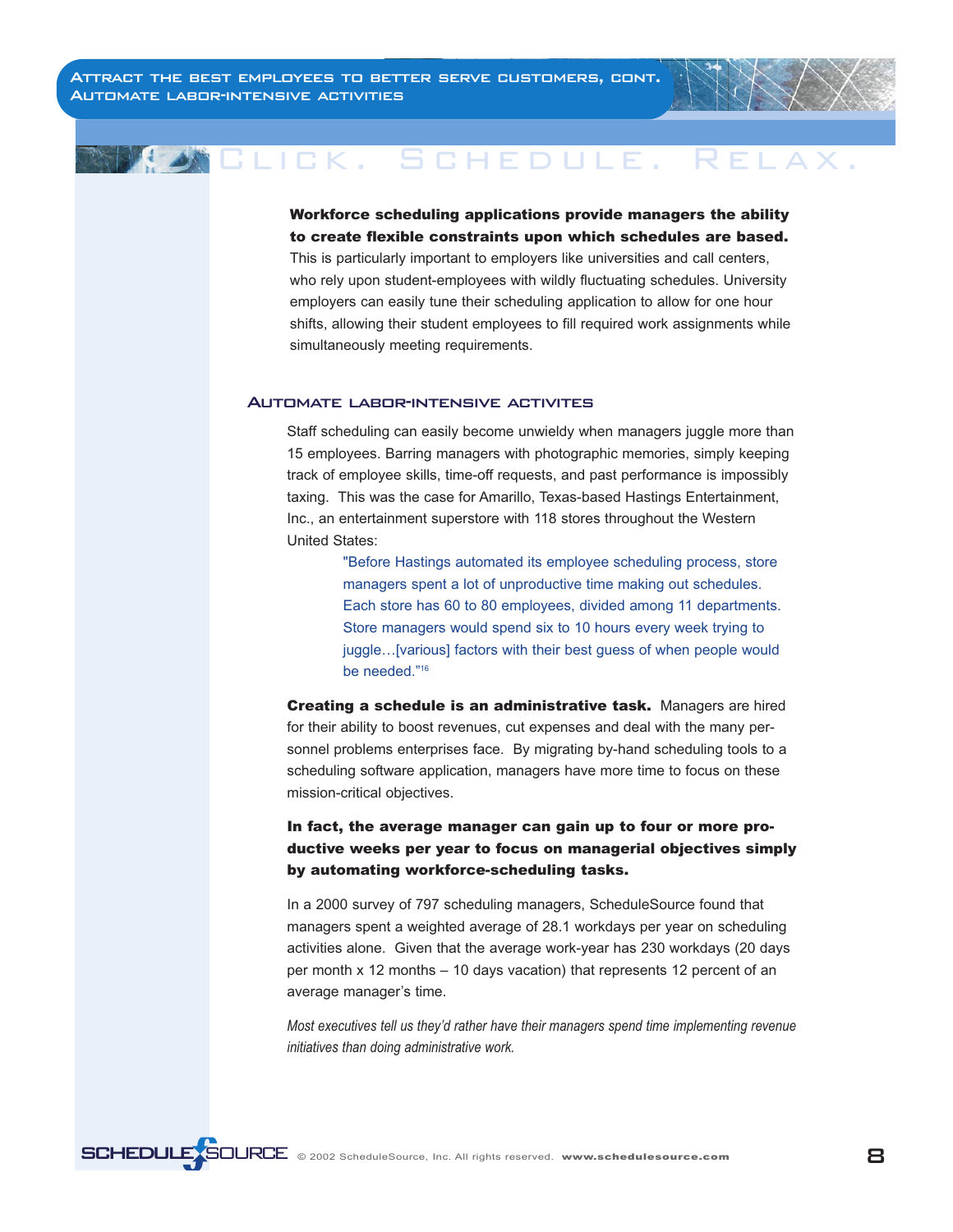Delegate schedule-maintenance burden to employees, Information available to all levels of decision-makers

# GLICK. SCHEDULE

#### Delegate schedule-maintenance burden to employees

In a 2001 survey of 2,101 scheduling managers and executives, ScheduleSource found that the number one issue facing them was the nightmare of multiple schedule changes. [*See Figure 3, Major Scheduling Issues Facing Schedulers*.]



One reason scheduling software applications liberate more of a managers' time is because they enable the use of "shift-swap" mechanisms that allow employees to seek out, arrange and submit a shift-change notice to a manager. So rather than a manager spending their valuable time on scheduling, employees take a greater, proactive role in arriving at acceptable work schedules.

# Information available to all levels of decision-makers

From an executive's viewpoint, the greatest weakness of spreadsheet and paper scheduling tools are that they lack detailed reporting and forecasting capabilities. To increase profitability, executives must be able to analyze their workforce statistics, matching their labor force with projected earnings.

More sophisticated scheduling applications allow executives to drill down deeper, identifying per-store and even per-employee costs. Armed with this information, executives may investigate their top performing stores and use their methodologies to create a best practices plan for use throughout the enterprise.

Enterprises commonly use complex formulas based on revenue and/or volume to project their staffing needs. And while the formulas vary from industry to industry, they are a critical tool for determining staffing levels. This is especially important to retailers, for example, who can earn 50-75 percent or more of their annual revenues during the holiday season. Scheduling software applications can collect, collate and report historical data for use in "what-if" planning scenarios.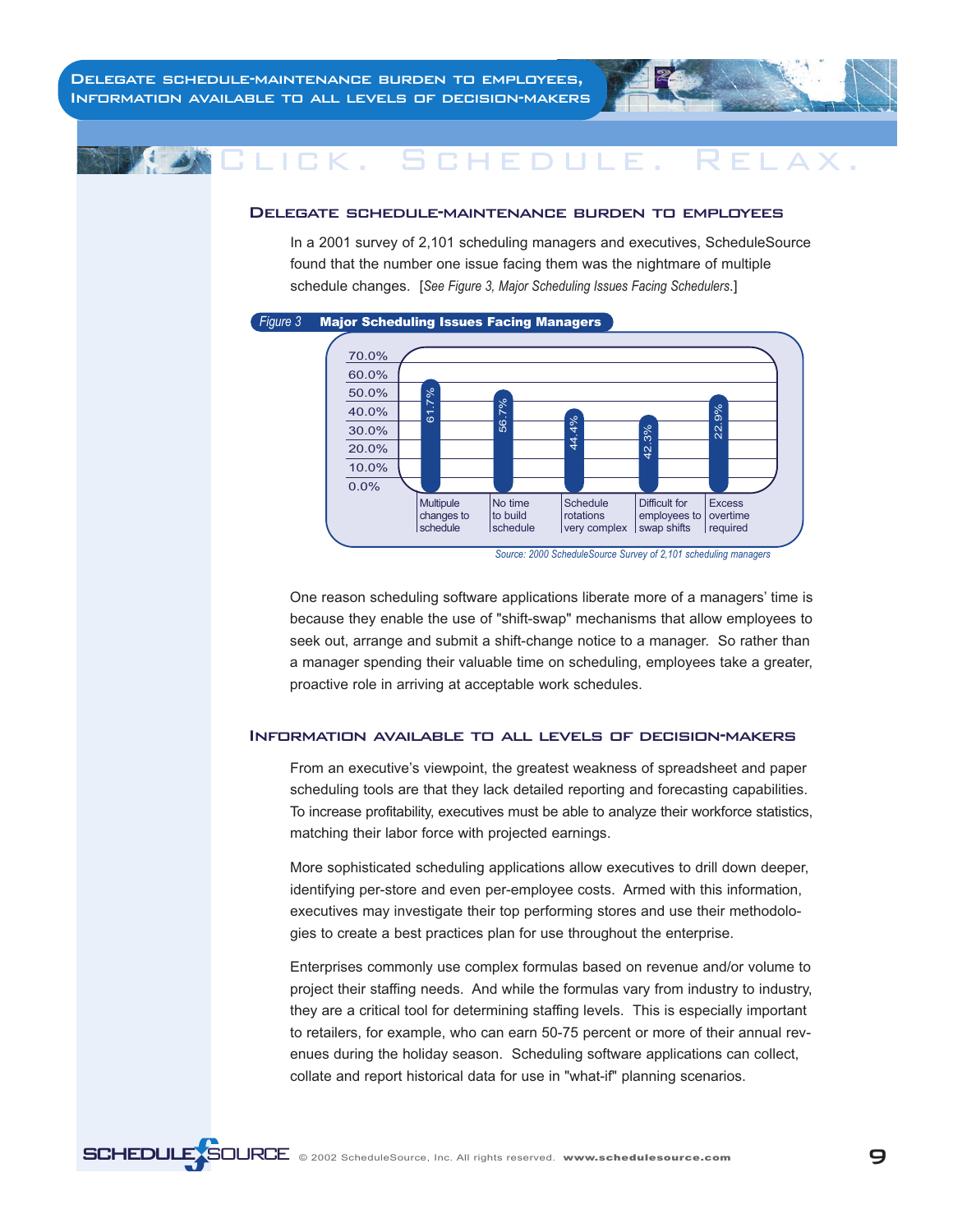

# Section 1

#### **SUMMARY**

Thus, when you evaluate an effective scheduling optimization application, look for:

**Schedule Optimization** to minimize over- and under-staffing.

Specifically, verify it:

- considers employee skill levels
- makes use of multiple employee skills at multiple workstations
- considers employee work availability
- considers employee non-work time and vacation
- considers your business rules
- optimizes shifts based on multiple time segments

(5 minutes, 10, 15, 20, 30, 60, etc.)

- optimizes on varying shift lengths
- ensures that the best employees are working at the most critical times
- handles complex shift rotations with ease
- easily accommodates seasonal labor fluctuations

# Automation of labor-intensive administrative tasks by delegating:

- administrative burden of schedule creation to the application
- schedule-change burden to employees
- schedule-related workforce communications to the application

#### Enhanced communications between management and employees.

- Specifically, it should have:
- web portal capable for employee shift swapping, time off and vacation requests
- company-wide, group, and individual messaging/email communications
- company-wide, group, and individual calendaring

**Robust reporting capabilities** at all levels to arm executives with information to make better decisions

**Strong forecasting tools** to help executives optimize their workforce enterprise-wide

**Integration with existing legacy systems** to fully leverage current capital investments

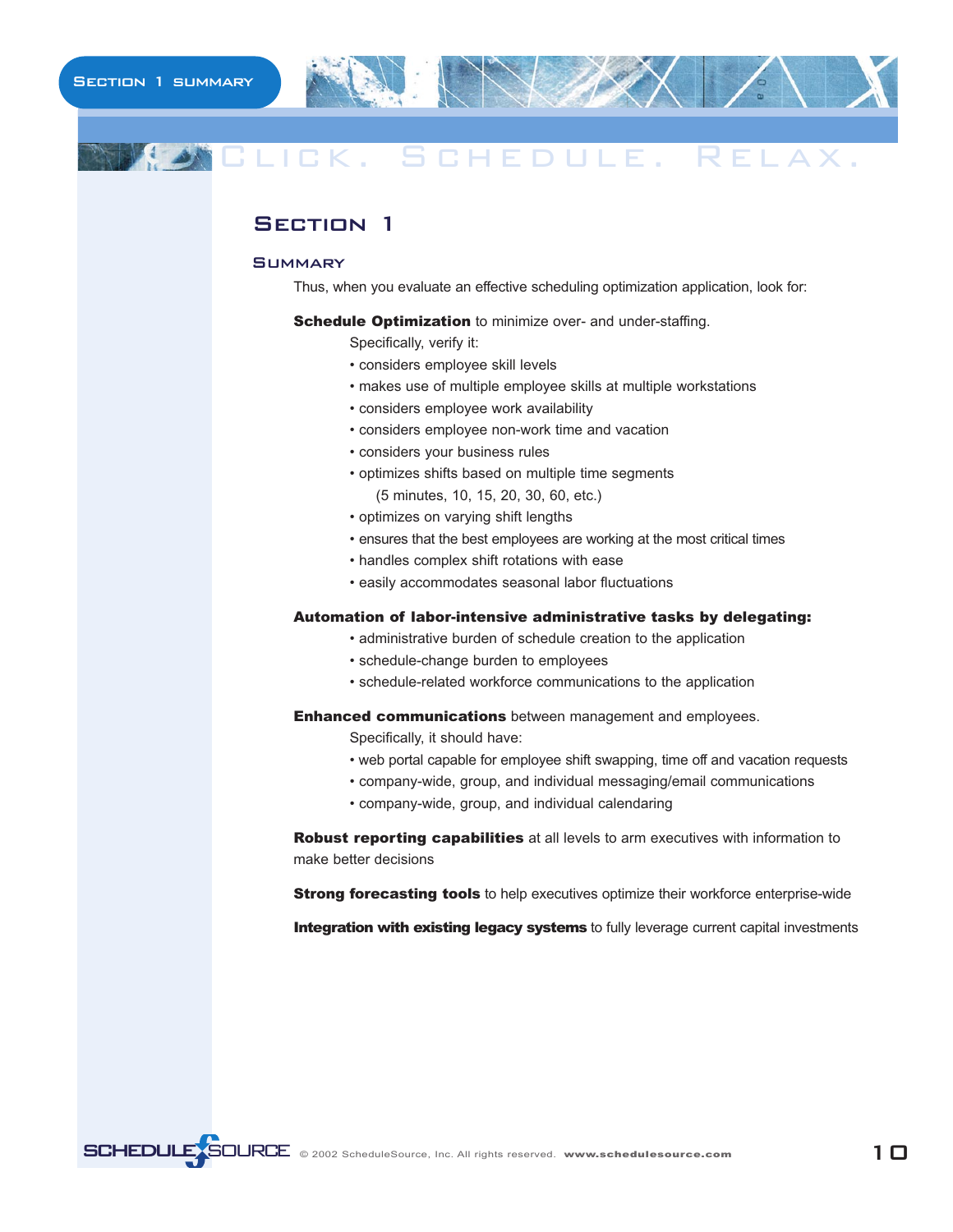# Click. Schedule. Relax.

# Section 2

## The ScheduleSource solution

ScheduleSource specializes in workforce optimization, scheduling, and employee collaboration tools and first launched its ASP-based scheduling software application in 1999.

Since that time, executives and managers have displaced hundreds of thousands of manager-hours spent creating over 4 million shifts to more productive areas. More impressive, however, is the fact that they also saved more than \$10 million by reducing the unnecessary over-scheduled labor-hours across hundreds of companies of all sizes nation-wide.

| <b>Savings:</b>      | \$1,600,000 | \$12,000,000 | \$32,000,000 |
|----------------------|-------------|--------------|--------------|
| Avg $$/$ Hr:         | \$10        | \$15         | \$20         |
| <b>Reduced Hrs:</b>  | 160,000     | 800,000      | 160,000      |
| Est.Reduction:       | $1\%$       | 5%           | 10%          |
| Total Hrs:           | 16,000,000  | 16,000,000   | 16,000,000   |
| AvgHrs / Shift:      | 4           | 4            | 4            |
| <b>Total Shifts:</b> | 4.000.000   | 4,000,000    | 4,000,000    |

# *Table 1:* Projected savings among users through scheduling optimization

## ScheduleSource benefits to your enterprise

The ScheduleSource Suite helps executives and managers achieve their labor force and business objectives.

| <b>Table 2: Benefits to Executive and Managers</b>                                                            |                   |                               |                  |
|---------------------------------------------------------------------------------------------------------------|-------------------|-------------------------------|------------------|
| <b>ScheduleSource Application Enables</b>                                                                     | <b>Executives</b> | Schedulina<br><b>Managers</b> | <b>Employees</b> |
| True staff schedule optimization                                                                              |                   |                               |                  |
| • Enterprise level                                                                                            |                   |                               |                  |
| • Store level                                                                                                 |                   | œ                             |                  |
| • Match skill sets with work stations                                                                         |                   |                               |                  |
| • Simple and complex rotation overlays                                                                        |                   |                               |                  |
| • Single and multiple shift templates                                                                         |                   |                               |                  |
| • Vacation and time-off planning                                                                              |                   | m                             |                  |
| Gain enterprise-level visibility into workforce statistics                                                    |                   |                               |                  |
| • Executives can analyze, draw conclusions and apply strategies<br>to increase their operational efficiencies |                   |                               |                  |
| • Forecast labor needs                                                                                        |                   |                               |                  |
| • Analyze per employee revenue statistics across stores/locations                                             |                   |                               |                  |
| Reduce costly employee turnover through increased schedule satisfaction                                       |                   |                               |                  |
| Significantly reduce manager-hours spent scheduling - up to 28<br>days per year on average                    |                   |                               |                  |
| Collaborate closely with employees                                                                            |                   |                               |                  |
| • improve communications and overall productivity                                                             |                   |                               |                  |
| • reduce employee turnover rate                                                                               |                   |                               |                  |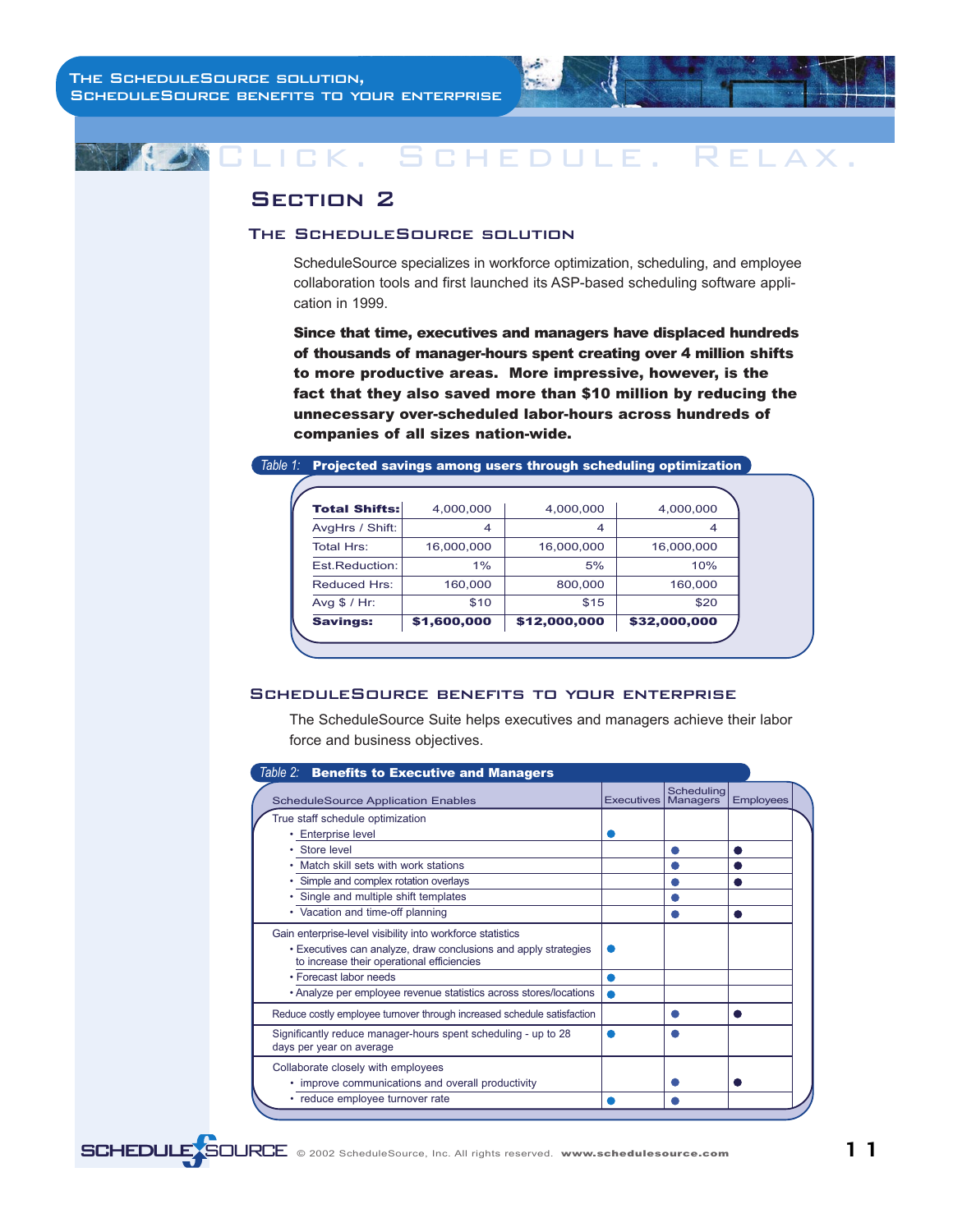ScheduleSource benefits to your enterprise, ScheduleSource application suite, Forecast pack

# CLICK. SCHEDULE

The ScheduleSource solution is designed to help executives optimize the use of their workforce and uses sophisticated forecasting and scheduling modules so that enterprises can maintain their edge well into the future.

# ScheduleSource application suite

The ScheduleSource Application Suite consists of five parts to help executives achieve their goals of cutting labor expenses, maximizing the use of their managers' skills, boosting sales, retaining good employees and delivering the best customer service possible.

### ScheduleSource Application Suite

- 1. Forecast Pack
- 2. Scheduling Pack
- 3. Reporting Pack
- 4. Employee Access Pack
- 5. Development Pack

# Forecast Pack

The Forecast Pack gives unprecedented power to the scheduling manager as well as your enterprise. Forecasted headcounts by workstation, broken out by time slots (5 to 60 minute slots) are used as constraints for the optimization of shift templates. They can also act as a reality check for executives, letting them run "what-if" scenarios with ease.

Say a franchise expects sales to increase in a region by 20 percent as a result of a promotion.

The Forecast Pack allows you to create schedules to simulate this need. From there, forecasted shifts are rolled up to a headcount total, which allows executives to identify any staff shortfalls and plan and initiate hiring programs long before they're needed. In short, the Forecast Pack helps executives keep their optimized edge while preventing labor shortages that lower customer service to unacceptable levels and cost the company revenues.

As an example, the Forecast Pack allows you to take historical raw headcounts for a time interval and optimally project future labor requirements and generate shift templates. As a result, the actual scheduled labor curve will optimally match the forecasted labor curve. This is particularly important to call center and retail managers whose labor requirements fluctuate wildly throughout the day, week, month, and even across seasons.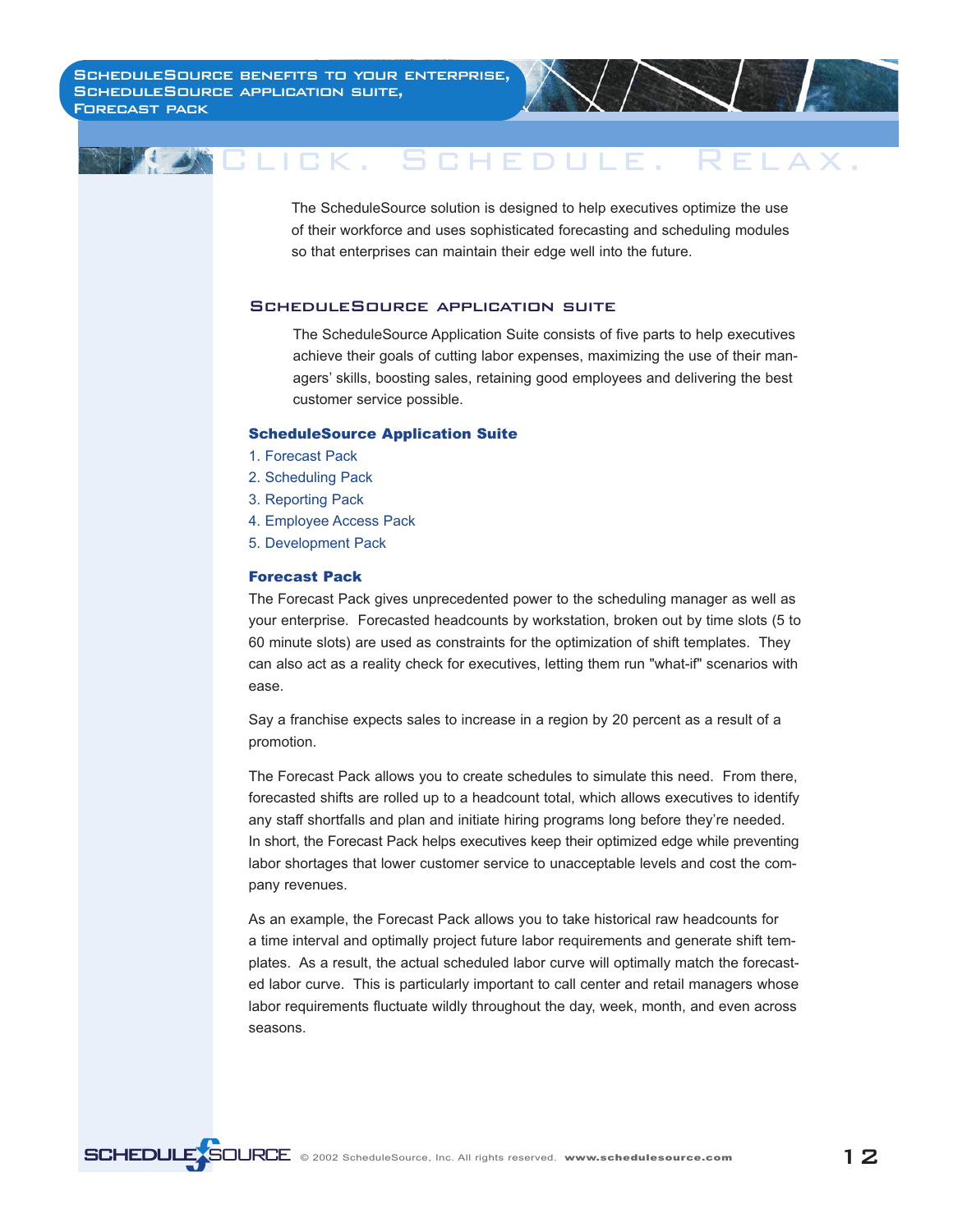# CLICK. SCHEDULE. REL

Reports based on forecasted labor requirements empower executives to align their HR recruiting efforts with projected staffing needs. They can tailor realistic job descriptions based on projected shift schedules and give HR the heads-up on when new staff will be needed, with which skills, to serve at which stations, thereby allowing sufficient lead time for HR to initiate hiring.

#### Scheduling Pack

The Scheduling Pack is a full-featured scheduling application that helps managers and executives minimize employee over/under time, match employee skill sets with work-stations, and automate the creation of schedules. It minimizes non-essential labor hours through the software's sophisticated algorithms while enabling managers to meet their customer service expectations.

## How it works

After logging onto the application Web portal, managers input business constraints to guide the creation of their shift schedules. Users may customize their criteria including maximum/minimum shift lengths, downtime between shifts, minimum skill level required, and assigning employees skill levels for specific stations, to name just a few.

Once this base data is entered, optimized shift templates are automatically created for each day of the standard week to come up with a weekly, then optionally a monthly schedule. Shift templates, combined with rotation patterns, provide a highly flexible environment allowing managers to easily create infinite "odd" schedules, like police and fire department rotations, for example. Additional templates may be overlaid on the base templates to adjust for holidays or special promotions.

Once the master week template is complete, the scheduling manager assigns employees to shifts with one mouse click. In just a fraction of a second, an optimized employee schedule is created— incorporating all the constraints relevant to your business and workforce. And of course you can manually adjust templates and schedules at any time. From there, a schedule is published via user-defined media, whether on the Web, to paper or via email notification to employees.

#### Analyze performance and make improvements

Since ScheduleSource collects data and enables **analysis, executives can tune** operations to fully maximize potential. For example, it is easy to identify which stores or employees deliver the highest profit per employee, investigate what they do differently, and create and implement a "best practices" tactical plan.

Taco Bell, for example, determined that "…the 20 percent of Taco Bell franchises with the lowest turnover have double the sales and 55 percent higher profits than the 20 percent of stores with the highest employee turnover.17 " Armed with this information,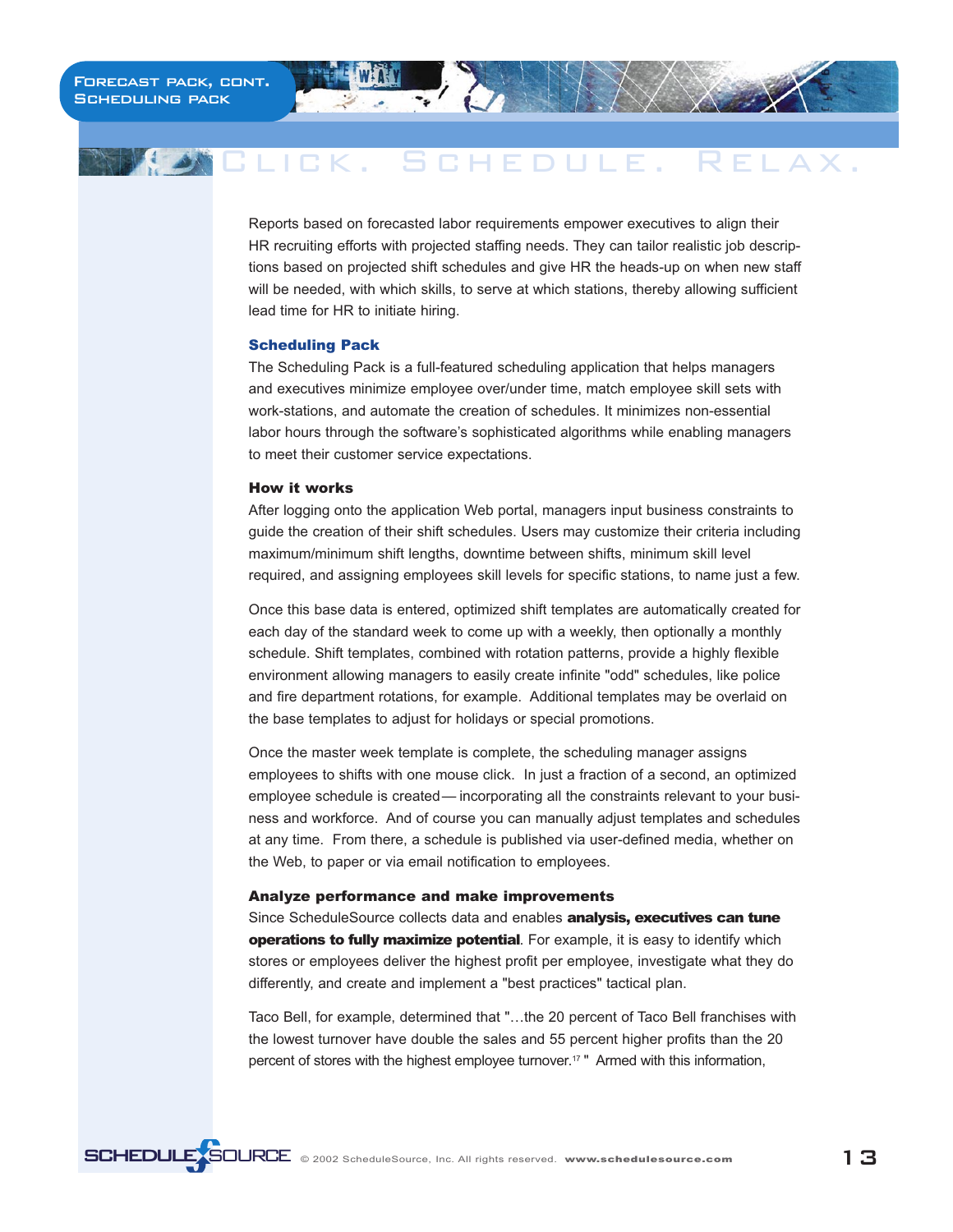# **KV 4 CLICK. SCHEDULE. RELAX.**

AN Y

executives there can create, tailor and implement programs to reduce employee turnover, all the while justifying the costs by tying them to ROI.

## Franchises take note: Centrally manage a geographically-dispersed workforce.

One of the greatest strengths of the ScheduleSource application is that it enables executives and managers to oversee geographically dispersed labor resources. This could be as simple as managing employees located on different floors at a call center or more complex scenarios like managing a labor pool allocated in franchise locations citywide, statewide, nationwide, or even worldwide.

This may all be done via a standard browser for ease of use and to facilitate seamless collaboration between the headquarters, individual franchisees, and franchise employees.

#### Executives can reduce risk of labor related legal actions

One of an executive's responsibilities is to ensure that the enterprise is compliant with federal, state and local laws. The ScheduleSource application easily allows scheduling managers to meet regulations associated with scheduling.

Walk into any McDonalds, for example, and you're likely to find 16 and 65-year-olds working side-by-side behind the counter. These employee demographics have specific laws governing their work hours. Teens are limited in the number of hours they can work each week, and in some places, how late they may work. Retirees have social security constraints on the number of hours they may work before they begin to lose benefits.

The ScheduleSource application helps you create compliant schedules based on constraints tailored to meet your specific labor law requirements. By consistently honoring these labor constraints, automatically and with every schedule, executives significantly reduce the risk of legal problems associated with labor violations.

# Automates scheduling to liberate more work hours for mission-critical functions

Executives hire managers to control and cut expenses, boost sales, manage employees and overcome daily business issues. Yet many managers spend inordinate amounts of time grappling with administrative functions that are easily automated.

Managers, by virtue of operating on the front lines, can better craft solutions to help their companies. So every minute they spend on administrative tasks is one not spent on boosting the bottom line for the company. By using the Scheduling Pack to complete scheduling duties, managers can dramatically reduce the amount of time they spend creating and maintaining schedules—time better spent focusing on meeting revenue objectives.

# Franchise headquarters can make scheduling templates available for use by their franchisee's scheduling managers who then use them in conjunction with their store-specific constraints to build schedules.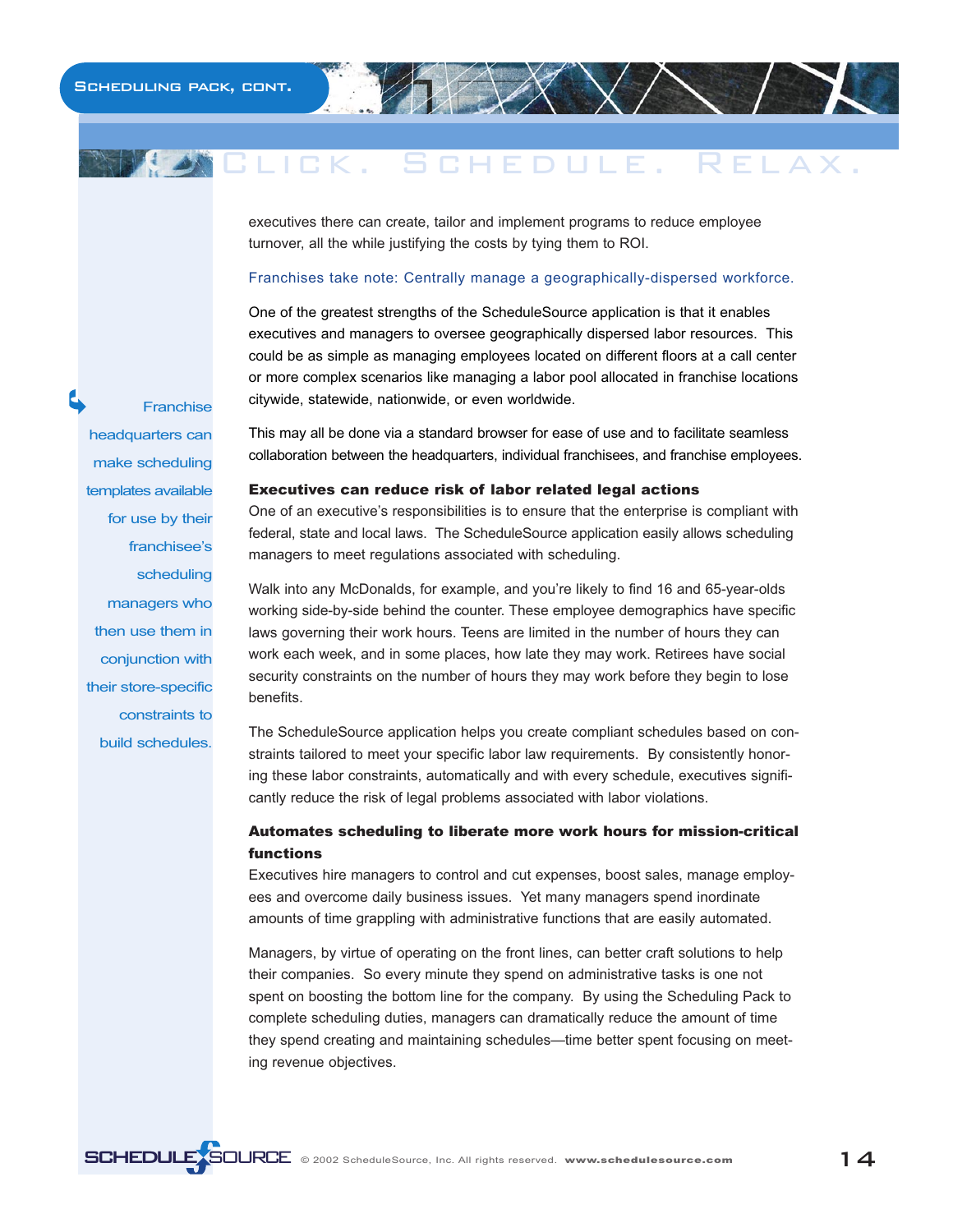

## Reporting Pack

The best executive decisions are based on good information. The Reporting Pack collects, collates and reports data to fully support executive decision-making. It has robust reporting features, empowering executives with the unlimited ability to slice, dice, view, and analyze schedule data. You can view the data on the Web, from disparate locations, downloadi**ng tdatar fanalysily sin Eixdex**cel;d ea dil ga silter, filttert and groduproluans it als so ea fitee fit.

Franchises also benefit tremendously from this functionality. Quantitative labor data helps franchisee's gain visibility into their workforce staffing and per-employee performance metrics. And by extension, they manemaxeu addety afterly affected the reds denoted **basheidon dailstharia**al data.

### Employee Access Pack

The Employee Access Pack is designed to enhance employee productivity and consists of the Employee Shift Swap Board and the Collaboration Pack.

### Employee Shift Swap Board

If making multiple changes to your schedules is a big pain for you, then you're in good company. Of 2,201 scheduling managers surveyed, 62 percent cited this as their top scheduling issue. [*See Figure 3, Major Scheduling Issues Facing Managers*]

Let's face it, the moment you publish a schedule, employees start requesting changes. And this can become extremely time-consuming, taking managers – and employees – away from mission-critical tasks.

The ScheduleSource Swap Board addresses this issue head on, delegating the majority of the schedule change burden to employees. The Swap Board resides on your enterprise's ScheduleSource portal and is accessible to employees via a login screen complete with encryption, as well as username and password protection. The employees can only access and see information relevant to what they've been authorized to access.

Once logged on, an employee may visit the online swap board to claim a shift or to place one of their shifts on the board. Employees who qualify for a swap board shift, (they are both available to work and their skills match the workstation, for example), may automatically claim the shift from the swap board. Since swaps must also conform to scheduling constraints, a manager does not need to spend time revisiting a logic problem to determine if a shift change would work – ScheduleSource does it for the manager.

"If you rate a feature by the amount of use it receives, then our Swap Board portal gets top billing. Our statistics show that it is used by over 90 percent of our customers' employees. I think that speaks to what employees want today and what makes them happy at a company. Having more control over their schedules is a big plus among workers."

> *Bill Hammers, co-founder, ScheduleSource, Inc.*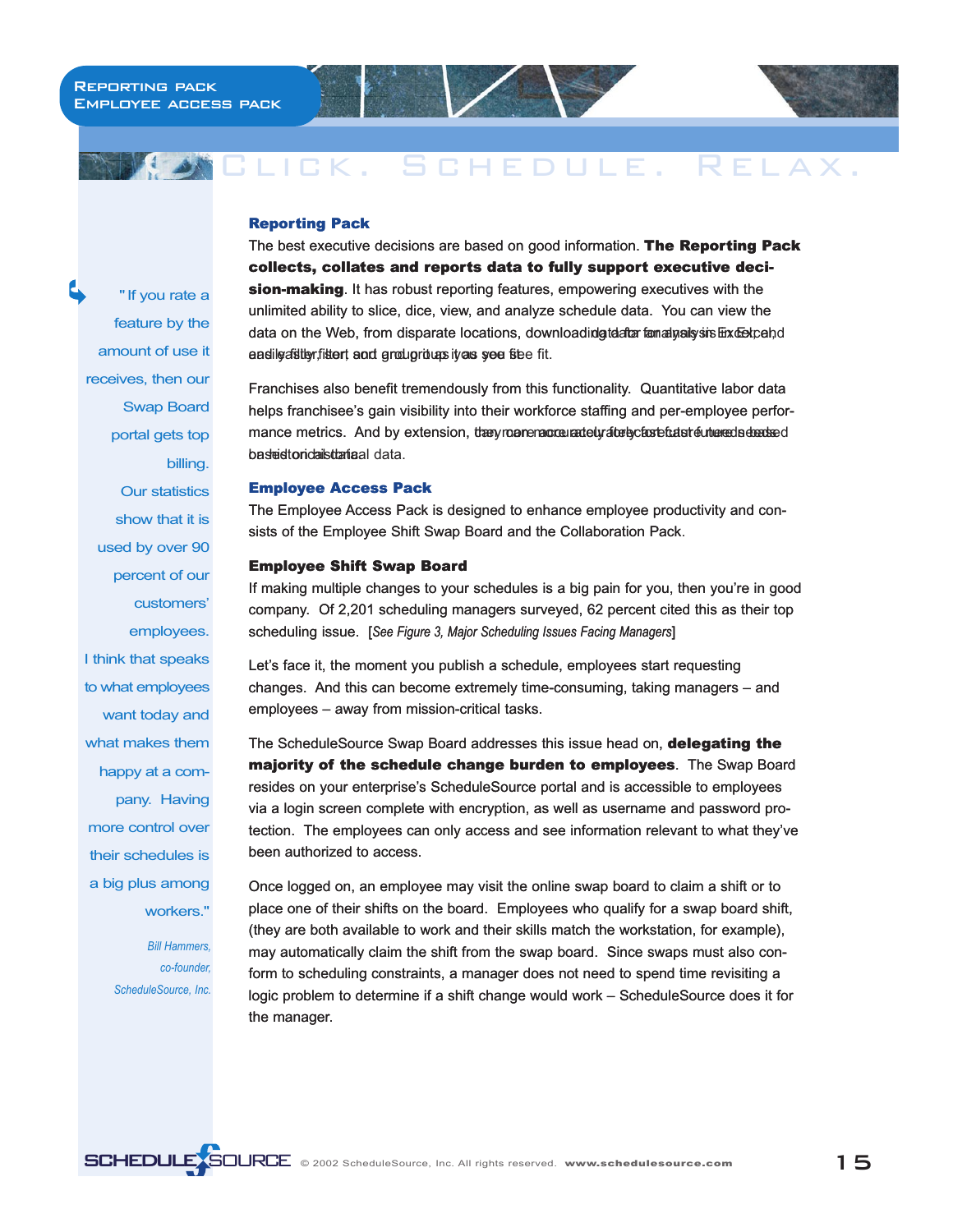

#### Collaboration Pack

Collaboration is a key differentiator in today's successful enterprises that are fully leveraging the talents and abilities of a synergistic group working toward common goals. To facilitate this objective, ScheduleSource created the Collaboration Pack that allows managers and employees to work in unison like never before.

This tool is a central "dashboard" for managers, allowing them to communicate to individuals, teams or all employees as needed. All communications are date-time stamped—a feature that eliminates such conflicts as who asked for time off first.

The Collaboration Pack includes group and individual calendaring features that allow employees to access their specific schedules and view company-wide events, for instance. Managers can maximize their efficiency, not only composing a single communication to request employees' presence at an allhands meeting, but simultaneously place it on all employees' calendars to block out the time. The Collaboration Pack also gives email notification of swaps and schedules. Schedulers and employees choose if and when they want their schedule emailed to them and how many days to include in the schedule. In addition, they choose whether they want email notification of their shift swapping activity.

As a result, managers can integrate employee communications, corporate calendars and personal calendars to streamline efficient workplace communications.

#### Development Pack - Interfacing with your legacy systems

ScheduleSource offers seamless integration with your legacy systems from "hiring to firing". Using the ScheduleSource API (application programming interface), your HR systems can be configured to automatically populate ScheduleSource data.

And conversely, ScheduleSource can automatically push schedule data to your legacy time and attendance and/or payroll applications. In fact, ScheduleSource can easily communicate with any of your legacy systems, becoming a welcome addition to your enterprise software application portfolio, working in concert with your other systems and increasing their value through synergistic collaboration.

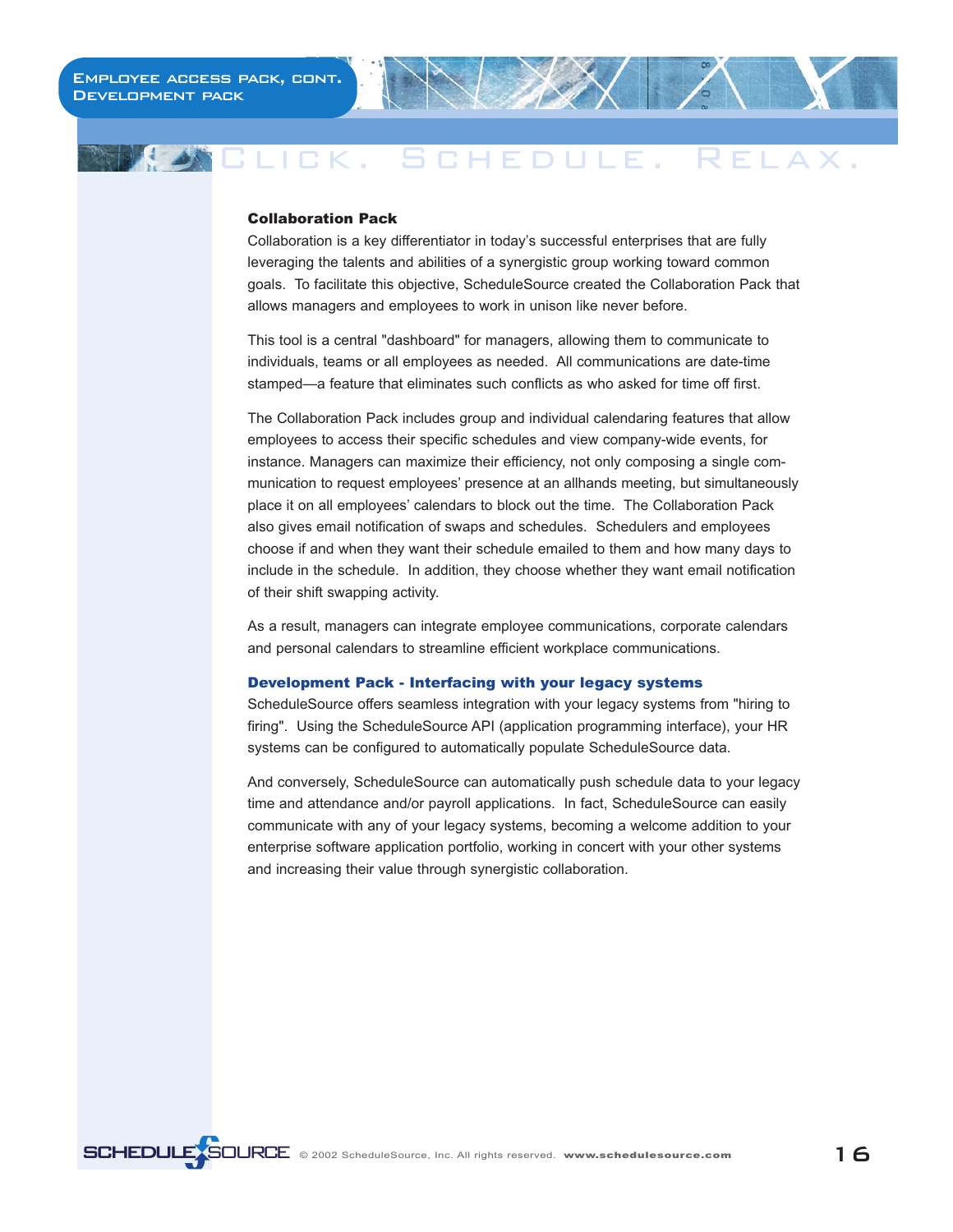

# Buy it or ASP it?

One of the first choices an executive will be faced with is whether they should install the ScheduleSource application at their location or subscribe to the service via the ASP model.

One of the major advantages to subscribing to ScheduleSource is that you can be using the application within minutes.

This is in contrast to other solutions that take 6 to 12 months or more to fully install and implement. With ScheduleSource, there are no configuration issues to sort through nor worries about your enterprises IT infrastructure. Just sign up, sign in, configure your constraints, build your schedule templates, create a schedule and publish it. It's as simple as that. And down the road, as your business grows, it is a simple transition to bring it in-house, if desired, to accommodate your business growth.

A second major advantage to leasing is that you don't need IT resources. ScheduleSource's IT group fully supports the application and adds new features on an unprecedented monthly schedule.

A third major advantage to leasing ScheduleSource services is that the application is hosted in a Tier I data center (Inflow, *www.inflow.com*). Top-quality data centers are imperative if you want to guarantee an extremely high level of security against physical threats, like flooding, power outages, terrorist attacks, as well as security threats like hackers.

For medium-sized enterprises scheduling clusters of 500 or more employees, it may make more sense economically to install the application inhouse. Typical medium-sized companies have the IT infrastructure to support and extend the application and want hands-on control over integration with their legacy systems.

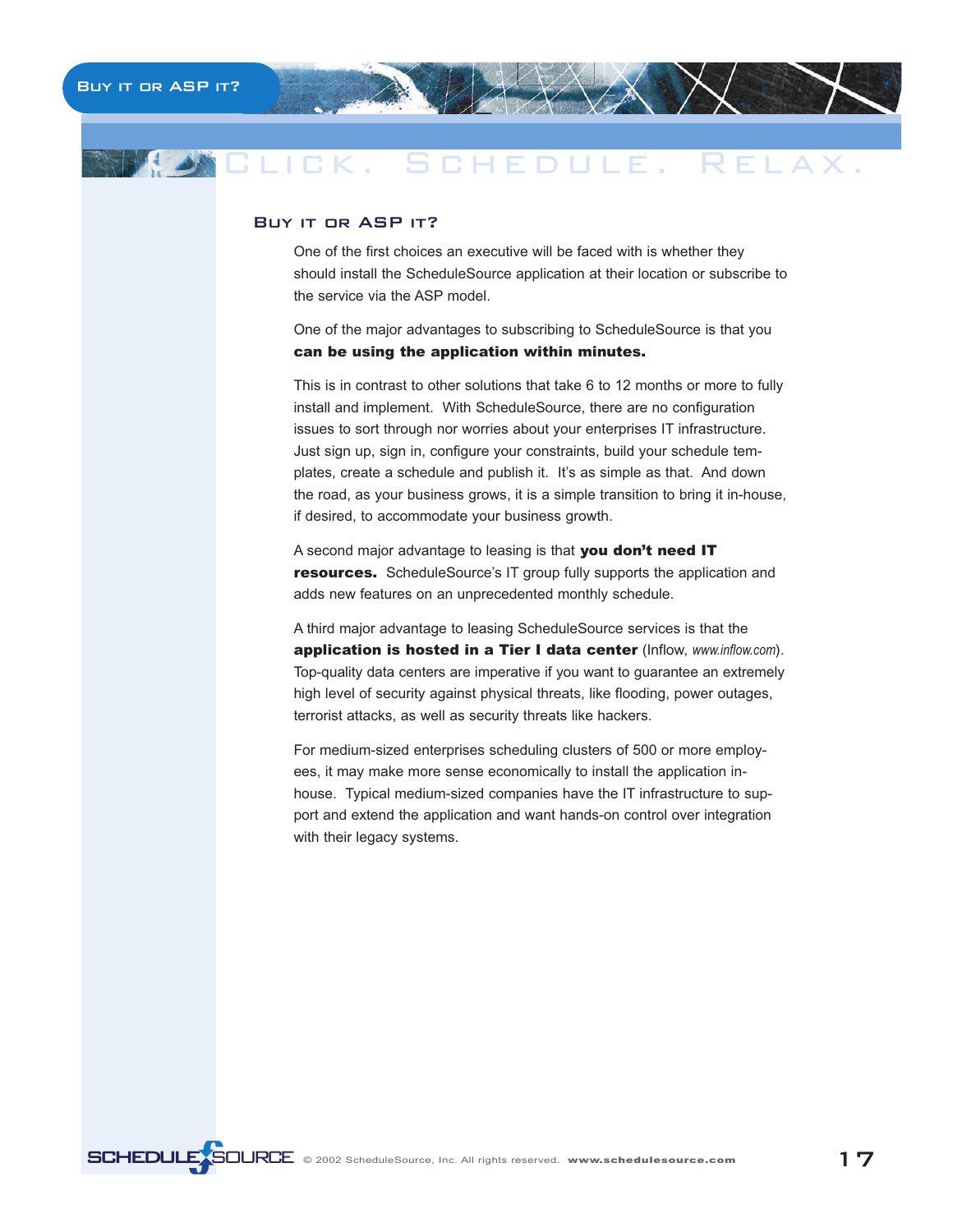

# Section 2

## **SUMMARY**

The current economy is forcing executives to take extraordinary measures to cut costs, increase operational efficiencies and find ways to increase sales. Labor costs represent a top expense for most enterprises and an opportunity to make changes that positively impact the bottom line.

Optimizing your workforce is an example of one such change where you can empower managers and employees. Software applications using sophisticated algorithms perform consistently and significantly better, reducing scheduling costs associated with by-hand alternatives—in literally a fraction of the time.

ScheduleSource delivers workforce optimization that finely tunes your staff scheduling and therefore positively reduces the associated expenses. Moreover, ScheduleSource provides communications and collaboration tools that support an enterprises' cost-control objectives and better leverages your managers to do what they do best devising and implementing improvements to front-line operations.

For executives seeking visibility into their workforce operations there is no better solution than ScheduleSource. And armed with those statistics, you're better able to forecast accurate staffing needs.

ScheduleSource gives you the tools you need to optimize your workforce, meet your cost and revenue objectives, and fine-tune your operational efficiencies enterprise-wide.

# Learn more

Contact us now to learn how ScheduleSource can help you begin realizing immediate returns on your investment.

#### Call us at 1.800.340.0763 or visit us at www.schedulesource.com.

Our friendly, knowledgeable staff will be happy to answer your questions in minute detail. Indeed, our passion is helping executives and managers alike achieve success through workforce optimization.